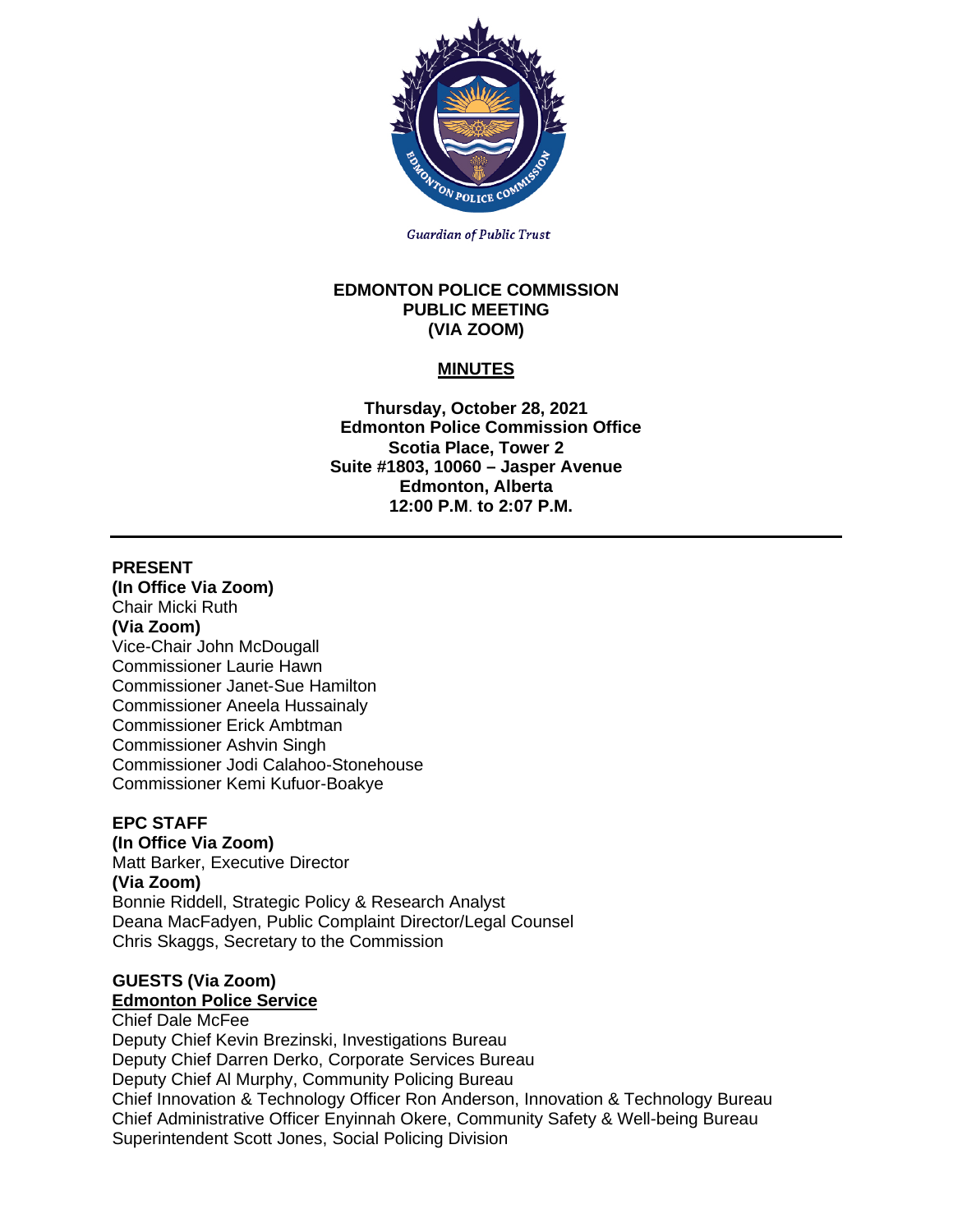Inspector Keith Johnson, Traffic Services Branch A/Staff Sergeant Dan Furman, Specialized Traffic Section Staff Sergeant David Crisp, Social Navigation Section Staff Sergeant Michelle Greening, Office of the Chief Sergeant Scott Henning, Office of the Chief Executive Director Justin Krikler, Legal & Regulatory Services Division Executive Director Lori Lorenz, Strategy & Engagement Branch Director Louise Fitzpatrick, Risk Management A/Director Mariam Masud, Strategy & Engagement Branch Strategic BI Analyst Katherine Hancock, Srategic & Spatial Advancement Unit Administrative Assistant Heather Jacobsen, Office of the Chief

### **External Organizations**

Brian Simpson, Branch Manager, Parks & Roads Services, City of Edmonton Jessica Lamarre, Director, Safe Mobility, City of Edmonton Doug Cooke, Manager, Boyle Street Community Services

#### Members of the Media (3)

|    | <b>Agenda Item</b>                                                                                                                                                                                                                                                                                                                                                                                                                                                                                                                                                                                                                                                                                                                                                                                                                                                                                                           | <b>Action By</b> |
|----|------------------------------------------------------------------------------------------------------------------------------------------------------------------------------------------------------------------------------------------------------------------------------------------------------------------------------------------------------------------------------------------------------------------------------------------------------------------------------------------------------------------------------------------------------------------------------------------------------------------------------------------------------------------------------------------------------------------------------------------------------------------------------------------------------------------------------------------------------------------------------------------------------------------------------|------------------|
| 1. | <b>CALL TO ORDER</b>                                                                                                                                                                                                                                                                                                                                                                                                                                                                                                                                                                                                                                                                                                                                                                                                                                                                                                         |                  |
|    | Chair Ruth called the meeting to order at 12:00 P.M.                                                                                                                                                                                                                                                                                                                                                                                                                                                                                                                                                                                                                                                                                                                                                                                                                                                                         |                  |
| 2. | <b>PROTOCOL ITEMS</b>                                                                                                                                                                                                                                                                                                                                                                                                                                                                                                                                                                                                                                                                                                                                                                                                                                                                                                        |                  |
|    | 2.1<br><b>Acknowledgement of Treaty Six Territory</b><br>Chair Ruth opened the meeting with the following<br>acknowledgement:<br>"The Edmonton Police Commission acknowledges the<br>traditional land on which we are gathered today, is on<br>Treaty 6 Territory. I would like to thank the diverse<br>Indigenous Peoples whose ancestors' footsteps have<br>marked this territory for centuries such as: Nehiyaw (Cree),<br>Dene, Anishnaabe (Saulteaux), Nakota Sioux and Niitsitapi<br>(Blackfoot) peoples. We also acknowledge this as the Métis<br>homeland and the home of one of the largest<br>concentrations of Inuit south of the 60th parallel. It is a<br>welcoming place for all peoples who come from around the<br>world to share Edmonton as a home. Together we call upon<br>all of our collective, honoured traditions and spirits to work<br>in building a great city for today and future generations." |                  |
|    | 2.2<br><b>Dempsey Winner</b>                                                                                                                                                                                                                                                                                                                                                                                                                                                                                                                                                                                                                                                                                                                                                                                                                                                                                                 |                  |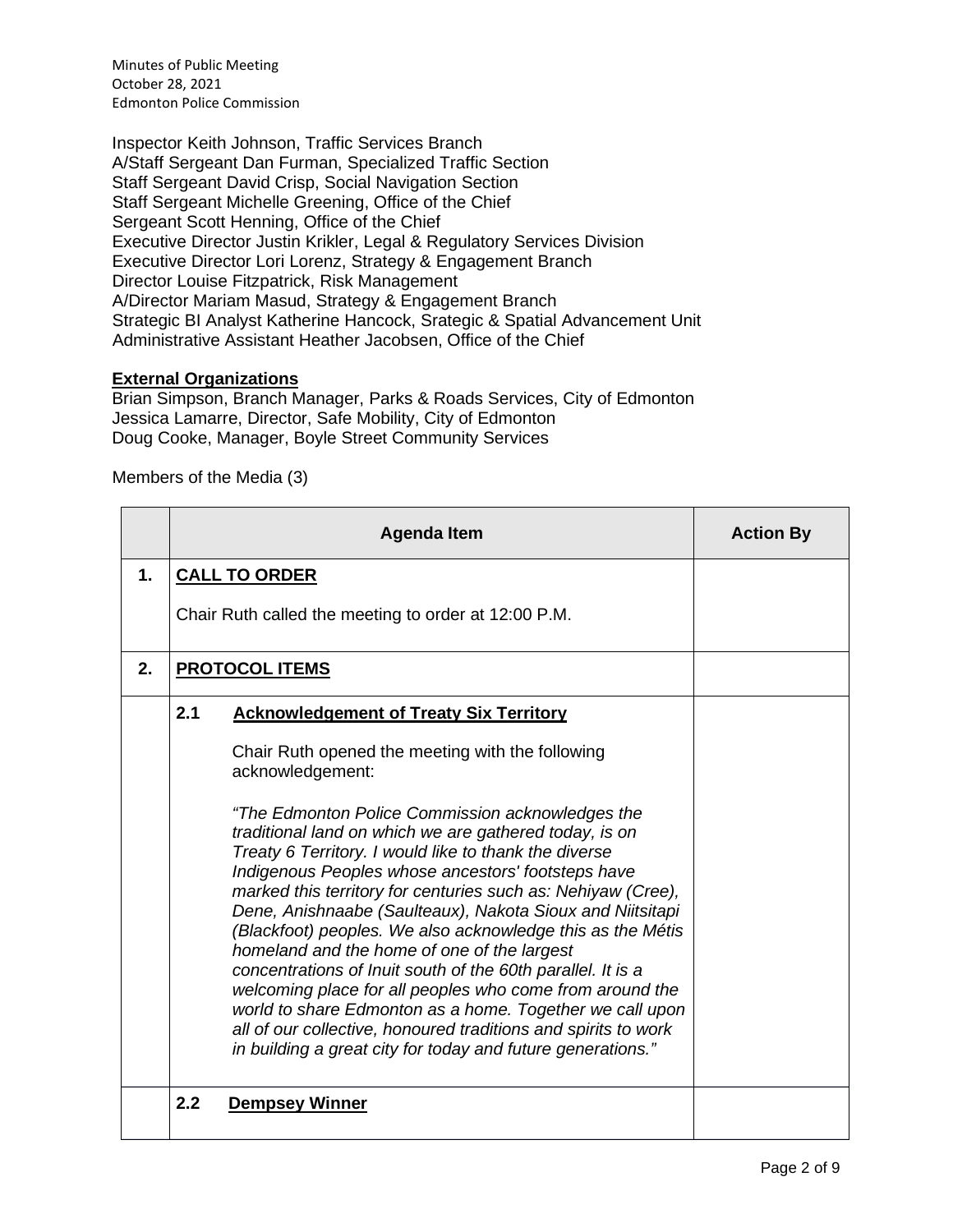|    | <b>Agenda Item</b>                                                                                                                                                                                                                                                                                                                                                                                                                                                                                                                                                                                                                                                                                                                                                                                                                                                                    | <b>Action By</b> |
|----|---------------------------------------------------------------------------------------------------------------------------------------------------------------------------------------------------------------------------------------------------------------------------------------------------------------------------------------------------------------------------------------------------------------------------------------------------------------------------------------------------------------------------------------------------------------------------------------------------------------------------------------------------------------------------------------------------------------------------------------------------------------------------------------------------------------------------------------------------------------------------------------|------------------|
|    | On behalf of the Commission, Chair Ruth<br>acknowledged and congratulated Systems Analyst<br>Derrick Karpo, Digital Forensics Section, on receiving<br>the Dempsey Award for his leadership in the field of<br>innovation. He is well known among forensic<br>examiners from agencies across Canada.                                                                                                                                                                                                                                                                                                                                                                                                                                                                                                                                                                                  |                  |
|    | 2.3<br><b>Award of Merit</b><br>On behalf of the Commission, Chair Ruth<br>acknowledged, thanked and congratulated Constables<br>Bogdan Volkovinski, Michael Soley and Dale McGrotty<br>on receiving an Award of Merit for their actions which<br>saved a four-year old girl from choking.                                                                                                                                                                                                                                                                                                                                                                                                                                                                                                                                                                                            |                  |
| 3. | <b>APPROVAL OF AGENDA</b><br>Members unanimously approved the agenda as presented.                                                                                                                                                                                                                                                                                                                                                                                                                                                                                                                                                                                                                                                                                                                                                                                                    |                  |
| 4. | <b>CONFLICT OF INTEREST DECLARATION</b><br>In response to Chair Ruth there were no conflict of interest<br>declarations.                                                                                                                                                                                                                                                                                                                                                                                                                                                                                                                                                                                                                                                                                                                                                              |                  |
| 5. | <b>CONSENT AGENDA</b><br>Members unanimously adopted Consent Agenda items<br>5.1 Edmonton Police Commission Public Meeting Minutes -<br>September 16, 2021<br>5.2 Edmonton Police Commission Budget Variance for Period<br>Ending August 31, 2021<br>5.3 Edmonton Police Service Budget Variance for Period Ending<br>August 31, 2021<br>5.4 Professional Standards Branch Extension Requests -<br>September 2021<br>5.5 Professional Standards Branch 2021 Q3 Report<br>5.6 Edmonton Police Commission Election Policies (Revisions)<br>5.6.1 Edmonton Police Commission Policy #5.1.2 Nomination<br>and Election of Commission Officers<br>5.6.2 Appendix B - Meeting Procedures<br>5.6.3 Appendix D - Election Procedures<br>5.7 Edmonton Police Commission Policy #2.1.3 Appointment of<br>Acting Chief (Revised)<br>5.8 Edmonton Police Commission Policy #5.5.3 Contracting and |                  |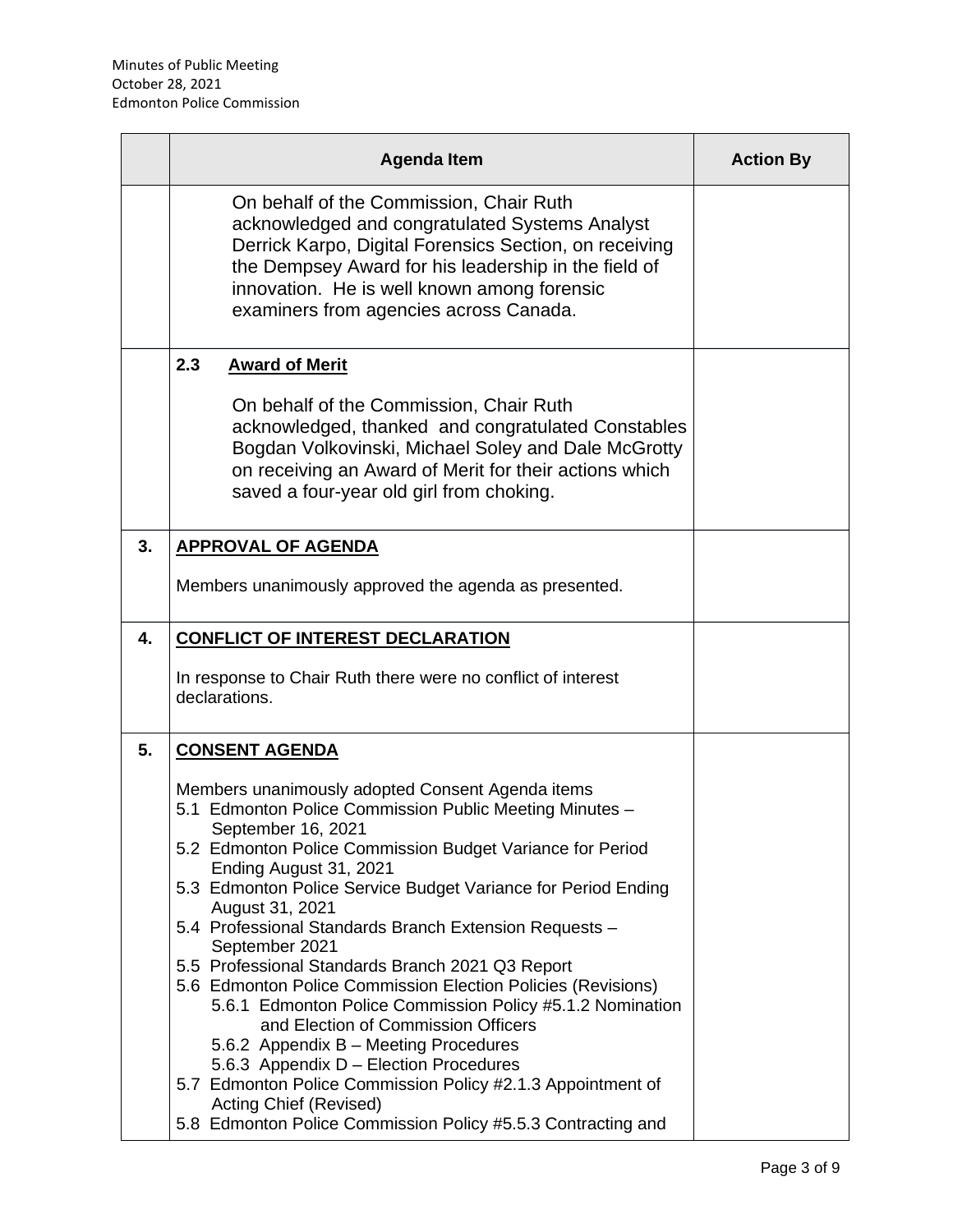|    | <b>Agenda Item</b>                                                                                                                                                                                                                                                                                                                                                                                                                                                                                                                                                                                                                                                                                                                                                                                                                                                                                                                                    | <b>Action By</b> |
|----|-------------------------------------------------------------------------------------------------------------------------------------------------------------------------------------------------------------------------------------------------------------------------------------------------------------------------------------------------------------------------------------------------------------------------------------------------------------------------------------------------------------------------------------------------------------------------------------------------------------------------------------------------------------------------------------------------------------------------------------------------------------------------------------------------------------------------------------------------------------------------------------------------------------------------------------------------------|------------------|
|    | Procurement (Revised)<br>5.9 Edmonton Police Commission Policy #3.1.7 COVID-19 (New)                                                                                                                                                                                                                                                                                                                                                                                                                                                                                                                                                                                                                                                                                                                                                                                                                                                                  |                  |
| 6. | <b>PRESENTATIONS</b>                                                                                                                                                                                                                                                                                                                                                                                                                                                                                                                                                                                                                                                                                                                                                                                                                                                                                                                                  |                  |
|    | 6.1<br><b>Traffic Safety - City of Edmonton</b>                                                                                                                                                                                                                                                                                                                                                                                                                                                                                                                                                                                                                                                                                                                                                                                                                                                                                                       |                  |
|    | Director Lamarre provided a presentation on the City's<br>Vision Zero "Safe Mobility Strategy 2021-2015" which was<br>endorsed in 2020 by City Council. She spoke to the<br>Strategy<br>$\bullet$<br>> Connect Edmonton (City Plan)<br>> Purpose<br>$\triangleright$ Technical Analysis<br>$\triangleright$ Principles<br>$\triangleright$ Themes & Key Action<br>$\triangleright$ Measuring Progress<br>Top Five Crash Causes in Edmonton<br>High Injury Network Mapping Tool<br><b>Equity Analysis Findings</b><br>$\bullet$<br>Strategic Collaboration with the Edmonton Police<br>Service<br><b>Traffic Safety Automated Enforcement Reserve</b><br>(established by City Council to gather revenue). Her<br>area will be going forward to City Council early in the<br>new year regarding options for sustainable funding<br>and ways to mitigate the deficit forecast.<br>Branch Manager Simpson and Director Lamarre responded<br>to questions. |                  |
|    | 6.2<br><b>Traffic Safety Action Plan - Edmonton Police Service</b>                                                                                                                                                                                                                                                                                                                                                                                                                                                                                                                                                                                                                                                                                                                                                                                                                                                                                    |                  |
|    | A/Staff Sergeant Furman advised that the Service<br>recognizes how important partnership with the City is and<br>how the goals need to align. It engages with outside<br>agencies providing presentations and educating them. He<br>spoke to the<br>Makeup of the Traffic Section<br>Strategy & Background<br>> Mandate (Goals & Objectives)<br>$\triangleright$ Metrics<br>> Safe Systems<br>> Environment & Emerging Themes<br><b>Tactical Action Plan</b><br>$\triangleright$ Plan Objective                                                                                                                                                                                                                                                                                                                                                                                                                                                       |                  |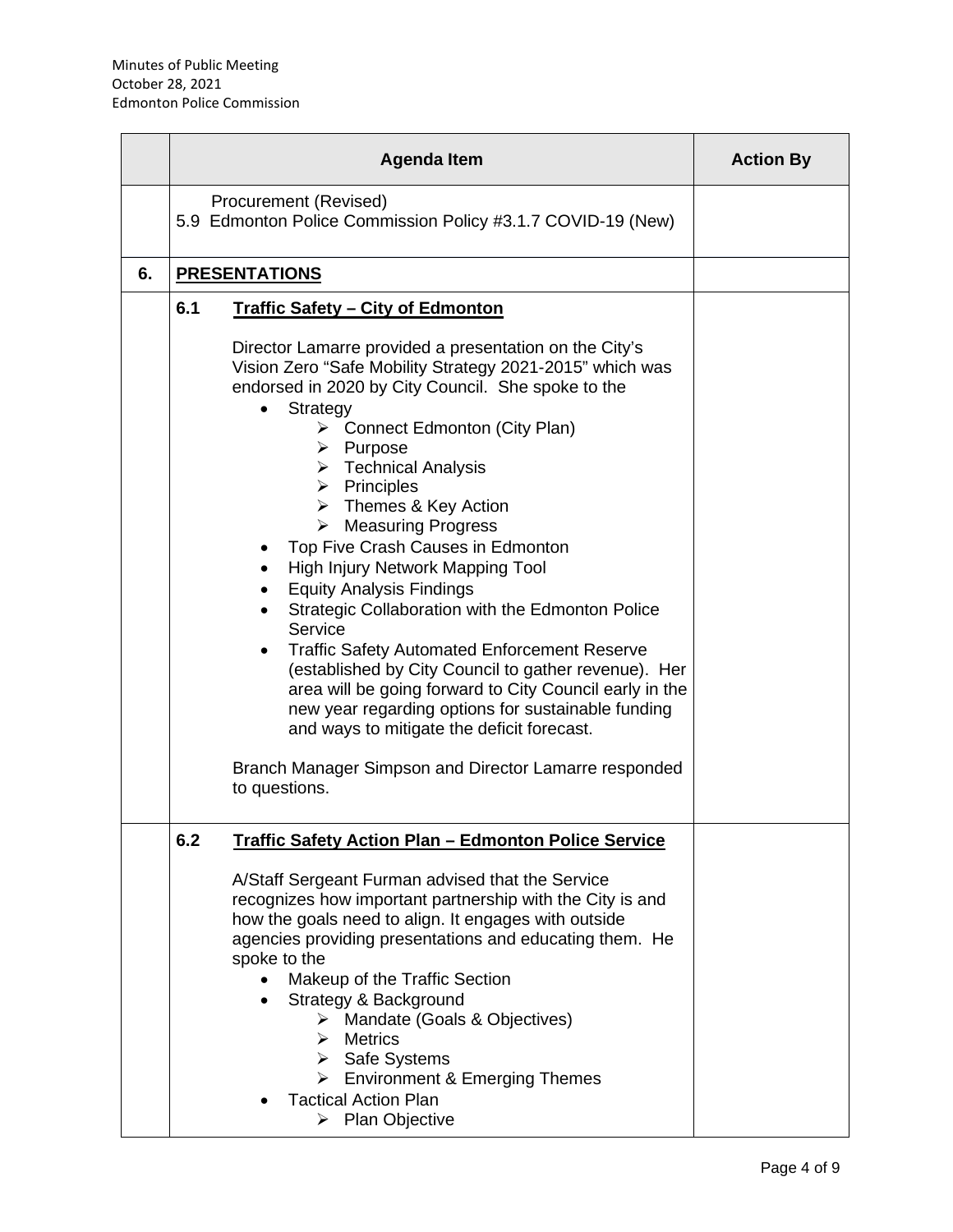| <b>Agenda Item</b>                                                                                                                                                                                                                                                                                                                                                                                                                                                                                                                                                                                                                                                                                                                                                                                                                                                                                                                                                                                | <b>Action By</b> |
|---------------------------------------------------------------------------------------------------------------------------------------------------------------------------------------------------------------------------------------------------------------------------------------------------------------------------------------------------------------------------------------------------------------------------------------------------------------------------------------------------------------------------------------------------------------------------------------------------------------------------------------------------------------------------------------------------------------------------------------------------------------------------------------------------------------------------------------------------------------------------------------------------------------------------------------------------------------------------------------------------|------------------|
| <b>External Factors</b><br>⋗<br>$\triangleright$ Staffing<br>$\triangleright$ Enforcement Locations<br>$\triangleright$ Enforcement Themes<br>Objective Alignment (Ongoing Programs and current<br>initiatives & projects)                                                                                                                                                                                                                                                                                                                                                                                                                                                                                                                                                                                                                                                                                                                                                                        |                  |
| A/Staff Sergeant Furman responded to questions.<br>Commissioner Calahoo-Stonehouse referred to the goals<br>and objectives and asked about gender equity relationship<br>with equity data and its relation to enforcement themes.<br>She also asked if the Service is doing gender analysis.<br>A/Staff Sergeant Furman spoke to the partnership with<br>equity data, adding that he could take it back and get more<br>information for future reporting. He advised that he would<br>have to find the data on gender analysis.                                                                                                                                                                                                                                                                                                                                                                                                                                                                   | <b>EPS</b>       |
| (Commissioner Ambtman and Commissioner Singh left the meeting)                                                                                                                                                                                                                                                                                                                                                                                                                                                                                                                                                                                                                                                                                                                                                                                                                                                                                                                                    |                  |
| 6.3<br><b>Human-Centered Engagement &amp; Liaison Partnership</b><br>(HELP) Unit - Edmonton Police Service<br>Staff Sergeant Crisp introduced Strategic BI Analyst<br>Hancock and Manager Cooke and provided an overview of<br>the program.<br>Strategic BI Analyst Hancock spoke to the six-month<br>evaluation and the findings.<br>Staff Sergeant Crisp spoke to the<br><b>HELP Methodology</b><br>Social Disorder Branch (SRB) Community Members<br>(data used to drive operations)<br>Purpose of the Union Building and Collabortion<br>within the Union Building (Katz Group gifted HELP<br>the use of the building)<br>Strategic BI Analyst Hancock spoke to the<br>Six-month overview of HELP<br>Area locations of disorder<br>Case Management: Contextual Factors<br>$\bullet$<br><b>HELP Community Members: 4 Subgroups</b><br>$\bullet$<br>Police Reported Outcomes (high and low police<br>$\bullet$<br>involvement)<br>Population/Population at Risk Approach<br>Integrated Approach |                  |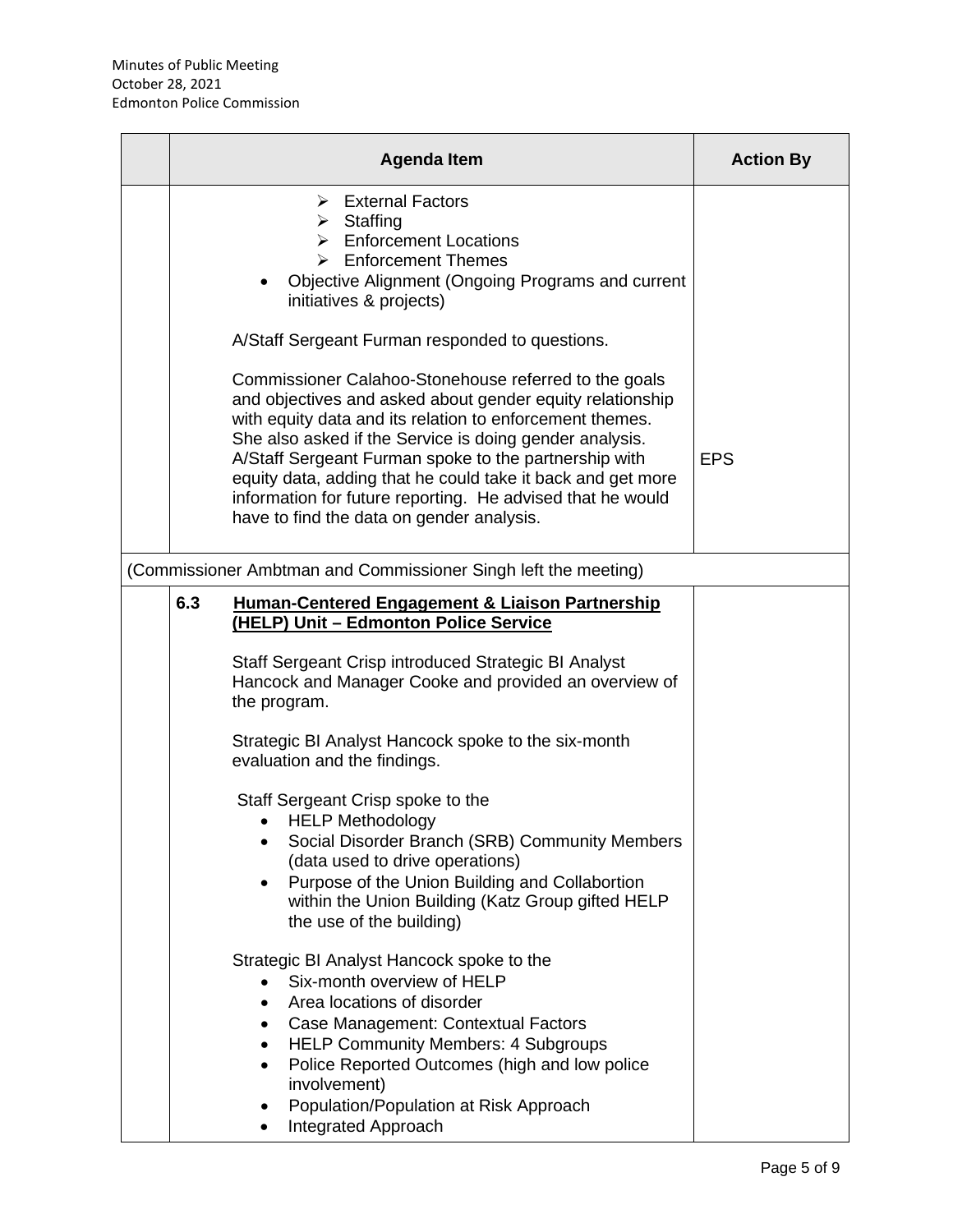|    | <b>Agenda Item</b>                                                                                                                                                                                                                                                                                                                                                                                                                                                                                                                                                                                                                                                                                                                                                                                                                                                                                                                                                                                                                                               | <b>Action By</b> |
|----|------------------------------------------------------------------------------------------------------------------------------------------------------------------------------------------------------------------------------------------------------------------------------------------------------------------------------------------------------------------------------------------------------------------------------------------------------------------------------------------------------------------------------------------------------------------------------------------------------------------------------------------------------------------------------------------------------------------------------------------------------------------------------------------------------------------------------------------------------------------------------------------------------------------------------------------------------------------------------------------------------------------------------------------------------------------|------------------|
|    | Calls for Service - Year to Date (September 2020-<br>$\bullet$<br>2021)<br><b>Next Steps</b><br>Chief Administrative Officer Okere, Chief McFee,<br>Superintendent Jones and Manager Cooke responded to<br>questions and provided their comments.                                                                                                                                                                                                                                                                                                                                                                                                                                                                                                                                                                                                                                                                                                                                                                                                                |                  |
| 7. | <b>INPUT FROM THE PUBLIC</b>                                                                                                                                                                                                                                                                                                                                                                                                                                                                                                                                                                                                                                                                                                                                                                                                                                                                                                                                                                                                                                     |                  |
|    | There was no input from the public.                                                                                                                                                                                                                                                                                                                                                                                                                                                                                                                                                                                                                                                                                                                                                                                                                                                                                                                                                                                                                              |                  |
|    | (Commissioner Hussainaly left the meeting)                                                                                                                                                                                                                                                                                                                                                                                                                                                                                                                                                                                                                                                                                                                                                                                                                                                                                                                                                                                                                       |                  |
| 8. | <b>CHIEF OF POLICE REPORT</b>                                                                                                                                                                                                                                                                                                                                                                                                                                                                                                                                                                                                                                                                                                                                                                                                                                                                                                                                                                                                                                    |                  |
|    | 8.1<br><b>Key Issues</b><br>Chief McFee acknowledged and proudly supported the<br>work of sworn and non-sworn members of the Edmonton<br>Police Service (EPS).<br>He spoke to the following:<br>Incidents of apprehension involving firearms. One<br>incident involved highspeed travel and another<br>involved a stolen vehicle<br>The positive outcome of a drug intervention<br>$\bullet$<br>involving a young individual<br>The positive outcome resulting from assistance<br>provided to an individual who is no longer in the<br>system<br>Positive outcome of recruit placement in the Value &<br>Impact Division as part of training<br>Edmonton Police Service is 100% compliant with the<br>٠<br>vaccination protocols that have been implemented in<br>October. 96.2% of EPS employees will be fully<br>vaccinated by November 30, 2021. 2 employees<br>have opted for regular rapid testing and 2<br>employees chose to take a leave without pay<br>He thanked Elder Ruth Cardinal who made possible<br>the Union Building name change to Wîcehtowin |                  |
| 9. | <b>CHAIR REPORT</b><br>There was no report.                                                                                                                                                                                                                                                                                                                                                                                                                                                                                                                                                                                                                                                                                                                                                                                                                                                                                                                                                                                                                      |                  |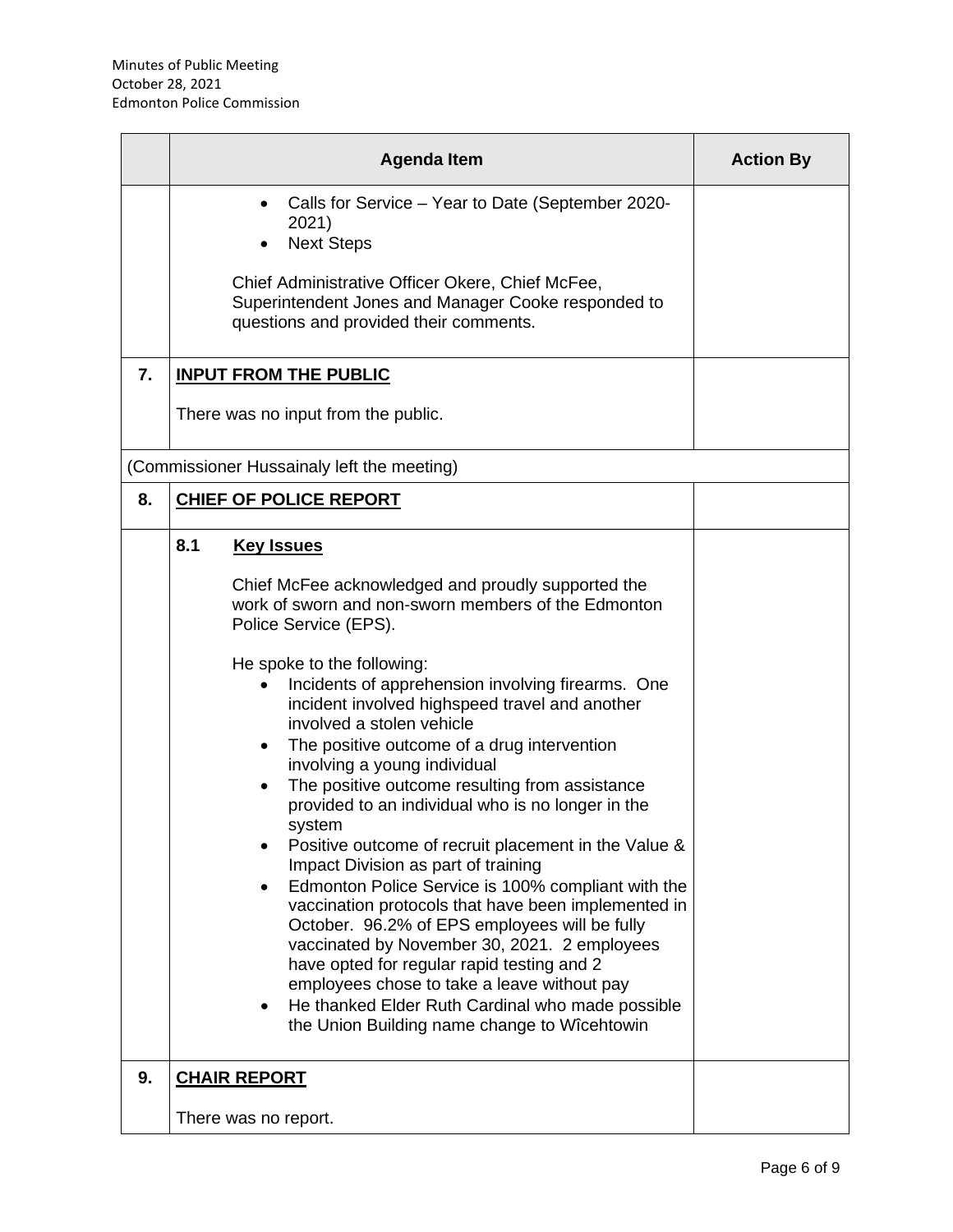|     |                       | <b>Agenda Item</b>                                                                                                                                                                                                                                                 | <b>Action By</b> |
|-----|-----------------------|--------------------------------------------------------------------------------------------------------------------------------------------------------------------------------------------------------------------------------------------------------------------|------------------|
| 10. |                       | <b>EXECUTIVE DIRECTOR REPORT</b>                                                                                                                                                                                                                                   |                  |
|     |                       | There was no report.                                                                                                                                                                                                                                               |                  |
| 11. |                       | <b>COMMITTEE REPORTS</b>                                                                                                                                                                                                                                           |                  |
|     | 11.1                  | <b>GOVERNANCE COMMITTEE</b>                                                                                                                                                                                                                                        |                  |
|     |                       | There was no report.                                                                                                                                                                                                                                               |                  |
|     | 11.2                  | <b>FINANCE/AUDIT COMMITTEE</b>                                                                                                                                                                                                                                     |                  |
|     |                       | There was no report.                                                                                                                                                                                                                                               |                  |
|     | 11.3                  | PROFESSIONAL STANDARDS COMMITTEE                                                                                                                                                                                                                                   |                  |
|     |                       | 11.3.1<br><b>Summary of Compliments</b>                                                                                                                                                                                                                            |                  |
|     |                       | There were no compliments.                                                                                                                                                                                                                                         |                  |
| 12. |                       | <b>MEDIA INQUIRIES</b>                                                                                                                                                                                                                                             |                  |
|     | responded:            | The following members of the media brought forward inquiries to<br>which Chief McFee, Deputy Chief Brezinski and CAO Okere                                                                                                                                         |                  |
|     |                       | > Janice Johnston - CBC<br>Asked Chief McFee about his personal stance on<br>$\circ$<br>how the public feels if an officer is not double<br>vaccinated.                                                                                                            |                  |
|     |                       | $\triangleright$ Duncan Kinney – Progress Report<br>Referred to the serious allegations of Detective Dan<br>$\circ$<br>Behiels, adding that there were no comments from<br>the Service today. He read the excerpt that was<br>reported by Janice Johnston.         |                  |
|     | $\blacktriangleright$ | Oumar Salifou - Is This for Real Podcast<br>Referred to the City's Community Safety & Well-<br>$\circ$<br>Being Task Force and asked what contact the<br>Service has had with the new City Council and if the<br>new strategy will come back to combat hate crime. |                  |
| 13. |                       | <b>EXEMPTIONS FROM CONSENT AGENDA</b>                                                                                                                                                                                                                              |                  |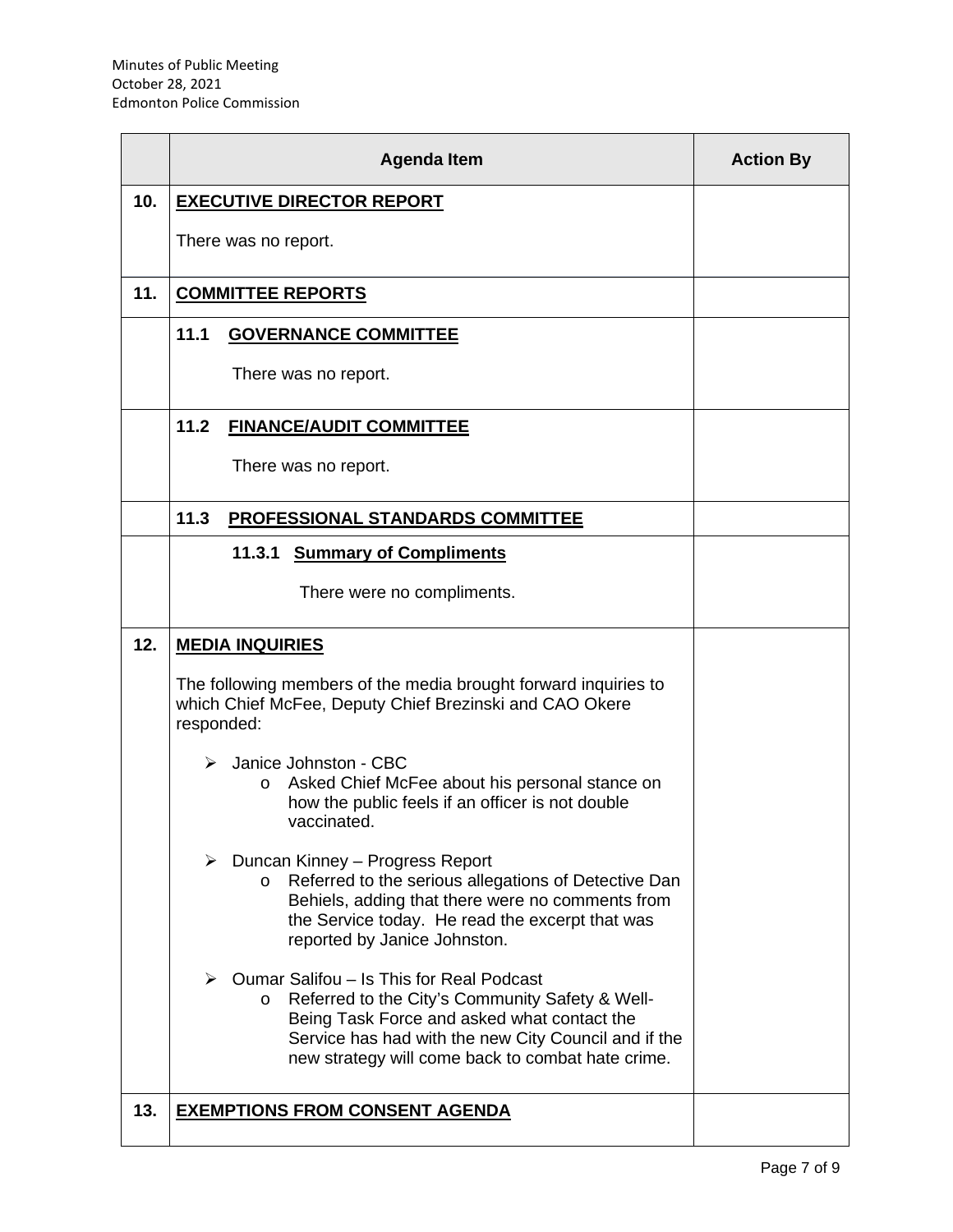|     |      | <b>Agenda Item</b>                                                                                                                                                                                                                                                                                                                                                                                                               | <b>Action By</b> |  |
|-----|------|----------------------------------------------------------------------------------------------------------------------------------------------------------------------------------------------------------------------------------------------------------------------------------------------------------------------------------------------------------------------------------------------------------------------------------|------------------|--|
|     |      | There were no exemptions from the Consent Agenda.                                                                                                                                                                                                                                                                                                                                                                                |                  |  |
| 14. |      | <b>EDMONTON POLICE COMMISSIONER INQUIRIES</b>                                                                                                                                                                                                                                                                                                                                                                                    |                  |  |
|     |      | There were no Commissioner inquiries.                                                                                                                                                                                                                                                                                                                                                                                            |                  |  |
| 15. |      | <b>OTHER BUSINESS</b>                                                                                                                                                                                                                                                                                                                                                                                                            |                  |  |
|     | 15.1 | <b>Canadian Association of Police Governance (CAPG)</b><br>Update - Commissioner Ruth<br>Chair Ruth advised that Commissioner Ambtman has taken<br>her place on the CAPG Board as the Commission's<br>representative. Results of the CAPG Executive Board<br>elections will be out soon.<br>The CAPG conducted a review of the recent 2021<br>Conference. It is anticipated next year's Conference will be<br>held in Saskatoon. |                  |  |
|     | 15.2 | <b>Alberta Association of Police Governance (AAPG)</b><br><b>Update - Commissioner McDougall</b><br>Vice-Chair McDougall advised that there were six<br>nominations for the positions on the ALERT Civilian<br>Advisory Committee.<br>AAPG continues to work on its direction and strategic goals.<br>It is fine-tuning its in-person Conference to be held in St.<br>Albert, Alberta in April 2022.                             |                  |  |
|     | 15.3 | <b>REACH Update - Commissioner Hawn</b><br>Commissioner Hawn reported on the Operational Highlights<br>for October 2021 for the REACH organization.                                                                                                                                                                                                                                                                              |                  |  |
|     |      | (Commissioner Ambtman rejoined the meeting)                                                                                                                                                                                                                                                                                                                                                                                      |                  |  |
| 16. |      | <b>COMMISSIONER COMMENTS/CONCERNS/COMMENDATIONS</b><br>There were no comments/concerns/commendations.                                                                                                                                                                                                                                                                                                                            |                  |  |